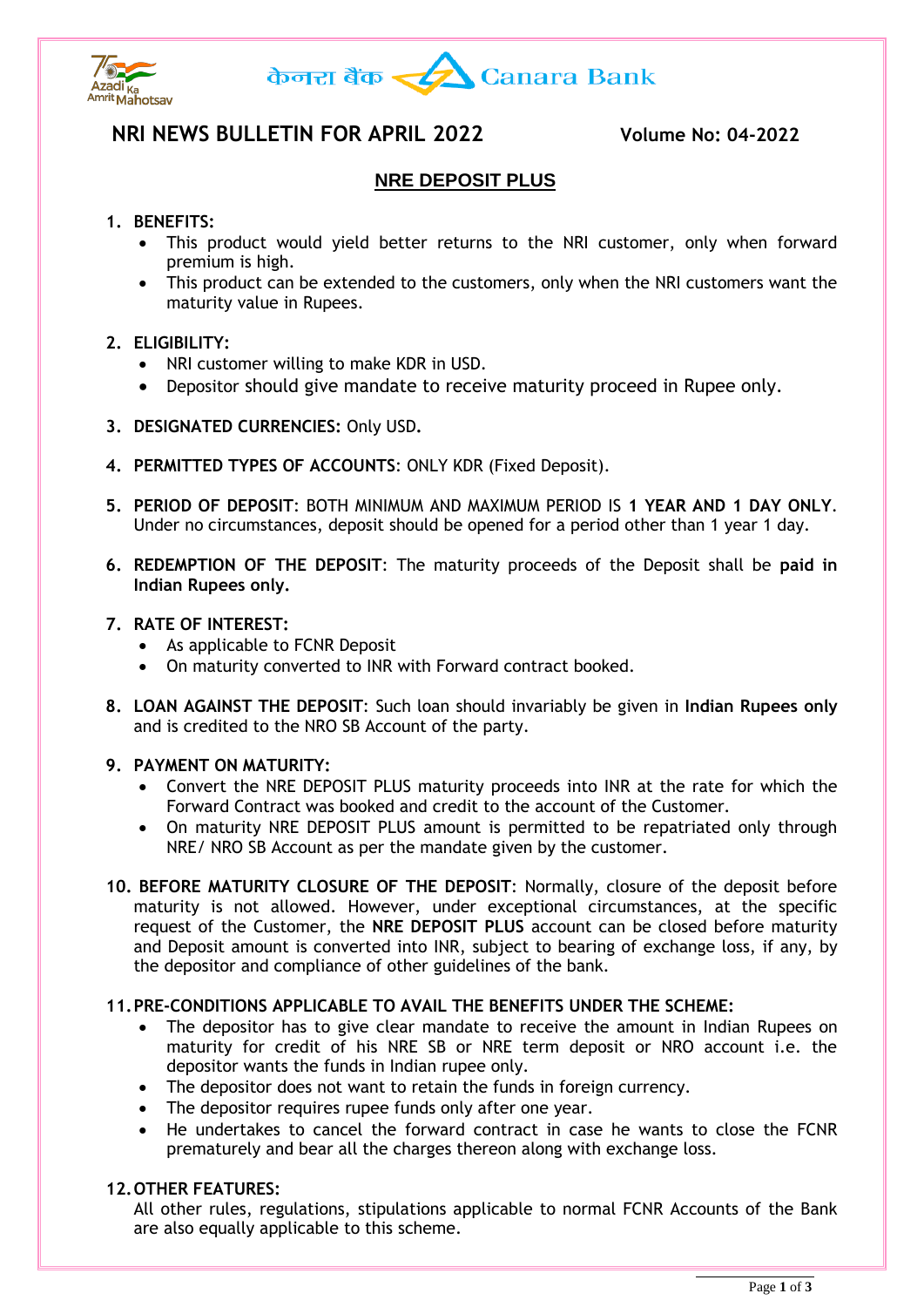



### **Revision in Interest Rates on Domestic and NRO Term Deposits** (w.e.f. 01.03.2022):

|              |                                      |                          |         |                     | (ln % p.a.) |
|--------------|--------------------------------------|--------------------------|---------|---------------------|-------------|
| <b>SLABS</b> | PERIOD OF DEPOSIT                    | <b>RATE OF INTEREST*</b> |         |                     |             |
|              |                                      | Less than                |         | Rs. 2 Crore to less |             |
|              |                                      | Rs.2 Crore               |         | than 10 Crore       |             |
|              |                                      | <b>General</b>           | Sr.     | <b>Callable</b>     | Non-        |
|              |                                      |                          | Citizen |                     | Callable    |
|              | 7 days to 45 days                    | 2.90                     | 2.90    | 2.90                | <b>NA</b>   |
| $\mathbf{2}$ | 46 days to 90 days                   | 3.90                     | 3.90    | 3.10                | 3.10        |
| 3            | 91 days to 179 days                  | 3.95                     | 3.95    | 3.25                | 3.25        |
| 4            | 180 days to less than 1 year         | 4.40                     | 4.90    | 3.25                | 3.25        |
| 5            | 1 year only                          | 5.10                     | 5.60    | 3.65                | 3.65        |
| 6            | Above 1 year to less than 2 years    | 5.15                     | 5.65    | 3.65                | 3.65        |
| 7            | 2 years & above to less than 3 years | 5.20                     | 5.70    | 3.65                | 3.65        |
| 8            | 3 years & above to less than 5 years | 5.45                     | 5.95    | 3.40                | 3.40        |
| 9            | 5 years & above to 10 years          | 5.50                     | 6.00    | 3,40                | NO QUOTE    |

# **Interest rates for Savings Bank Deposits (Domestic/ NRE/ NRO) w.e.f. 01.03.2022:**

| S. NO          | <b>SLABS</b>                                                  | <b>ROI</b> (%) |
|----------------|---------------------------------------------------------------|----------------|
| $\mathbf 1$    | For outstanding Balance of less than Rs. 50 Lakh              | 2.90           |
| $\mathbf{2}$   | For outstanding Balance of Rs. 50 Lakh to less than Rs 100 Cr | 2.90           |
| $\mathbf{3}$   | For outstanding Balance of Rs. 100 Cr to less than Rs 300 Cr  | 3.05           |
| $\overline{4}$ | For outstanding Balance of Rs. 300 Cr to less than Rs 500 Cr  | 3.05           |
| 5 <sup>1</sup> | For outstanding Balance of Rs. 500 Cr to less than Rs 1000 Cr | 3.35           |
| 6              | For outstanding Balance of Rs. 1000 Cr & above                | 3.50           |

### **Interest rates on NRE term Deposit (w.e.f. 01.03.2022): (In % p.a.)**

| <b>SLABS</b> | PERIOD OF DEPOSIT                    | <b>RATE OF INTEREST*</b> |                    |  |  |
|--------------|--------------------------------------|--------------------------|--------------------|--|--|
|              |                                      | Less than                | Rs. 2 Crore to     |  |  |
|              |                                      | Rs.2 Crore               | less than 10 Crore |  |  |
| SLAB-1       | vear onlv                            | 5.10                     | 3.65               |  |  |
| SLAB-2       | Above 1 year to less than 2 years    | 5.15                     | 3.65               |  |  |
| SLAB-3       | 2 years & above to less than 3 years | 5.20                     | 3.65               |  |  |
| SLAB-4       | 3 years & above to less than 5 years | 5.45                     | 3.40               |  |  |
| SLAB-5       | 5 years & above to 10 years.         | 5.50                     | 3.40               |  |  |
|              |                                      |                          |                    |  |  |

**The interest rates on FCNR [B] deposits of amount less than USD 1 million (or its equivalent in other currencies), with effect from 07.04.2022:** 

| (ln % p.a.)                           |                             |            |            |            |            |  |  |
|---------------------------------------|-----------------------------|------------|------------|------------|------------|--|--|
|                                       | <b>CURRENCY OF DEPOSITS</b> |            |            |            |            |  |  |
| PERIOD OF DEPOSIT                     | <b>USD</b>                  | <b>GBP</b> | <b>EUR</b> | <b>CAD</b> | <b>AUD</b> |  |  |
| 1 year & above but less than 2 years  | 1.50                        | 1.75       | 0.01       | 0.81       | 0.75       |  |  |
| 2 years & above but less than 3 years | 1.92                        | 2.11       | 0.01       | 1.86       | 1.25       |  |  |
| 3 years & above but less than 4 years | 2.00                        | 2.08       | 0.01       | 1.96       | 1.45       |  |  |
| 4 years & above but less than 5 years | 2.11                        | 2.09       | 0.01       | 2.01       | 1.70       |  |  |
| 5 years only                          | 2.19                        | 2.06       | 0.15       | 2.01       | 1.85       |  |  |